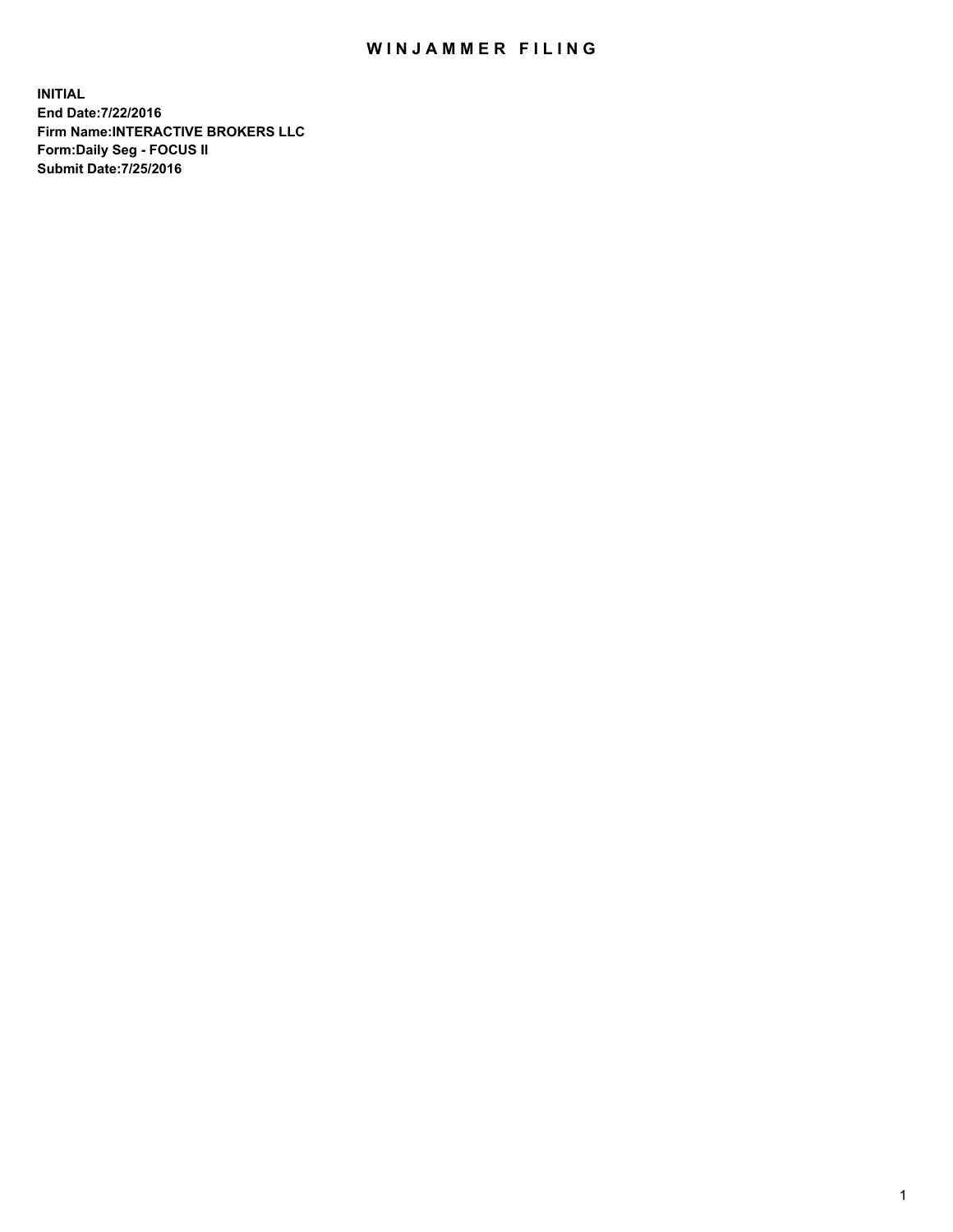## **INITIAL End Date:7/22/2016 Firm Name:INTERACTIVE BROKERS LLC Form:Daily Seg - FOCUS II Submit Date:7/25/2016 Daily Segregation - Cover Page**

| Name of Company<br><b>Contact Name</b><br><b>Contact Phone Number</b><br><b>Contact Email Address</b>                                                                                                                                                                                                                          | <b>INTERACTIVE BROKERS LLC</b><br><b>James Menicucci</b><br>203-618-8085<br>jmenicucci@interactivebrokers.c<br>om |
|--------------------------------------------------------------------------------------------------------------------------------------------------------------------------------------------------------------------------------------------------------------------------------------------------------------------------------|-------------------------------------------------------------------------------------------------------------------|
| FCM's Customer Segregated Funds Residual Interest Target (choose one):<br>a. Minimum dollar amount: ; or<br>b. Minimum percentage of customer segregated funds required:%; or<br>c. Dollar amount range between: and; or<br>d. Percentage range of customer segregated funds required between:% and%.                          | $\overline{\mathbf{0}}$<br>0<br>155,000,000 245,000,000<br>0 <sub>0</sub>                                         |
| FCM's Customer Secured Amount Funds Residual Interest Target (choose one):<br>a. Minimum dollar amount: ; or<br>b. Minimum percentage of customer secured funds required:%; or<br>c. Dollar amount range between: and; or<br>d. Percentage range of customer secured funds required between: % and %.                          | $\overline{\mathbf{0}}$<br>0<br>80,000,000 120,000,000<br>0 <sub>0</sub>                                          |
| FCM's Cleared Swaps Customer Collateral Residual Interest Target (choose one):<br>a. Minimum dollar amount: ; or<br>b. Minimum percentage of cleared swaps customer collateral required:% ; or<br>c. Dollar amount range between: and; or<br>d. Percentage range of cleared swaps customer collateral required between:% and%. | $\overline{\mathbf{0}}$<br>$\overline{\mathbf{0}}$<br>0 <sub>0</sub><br><u>00</u>                                 |

Attach supporting documents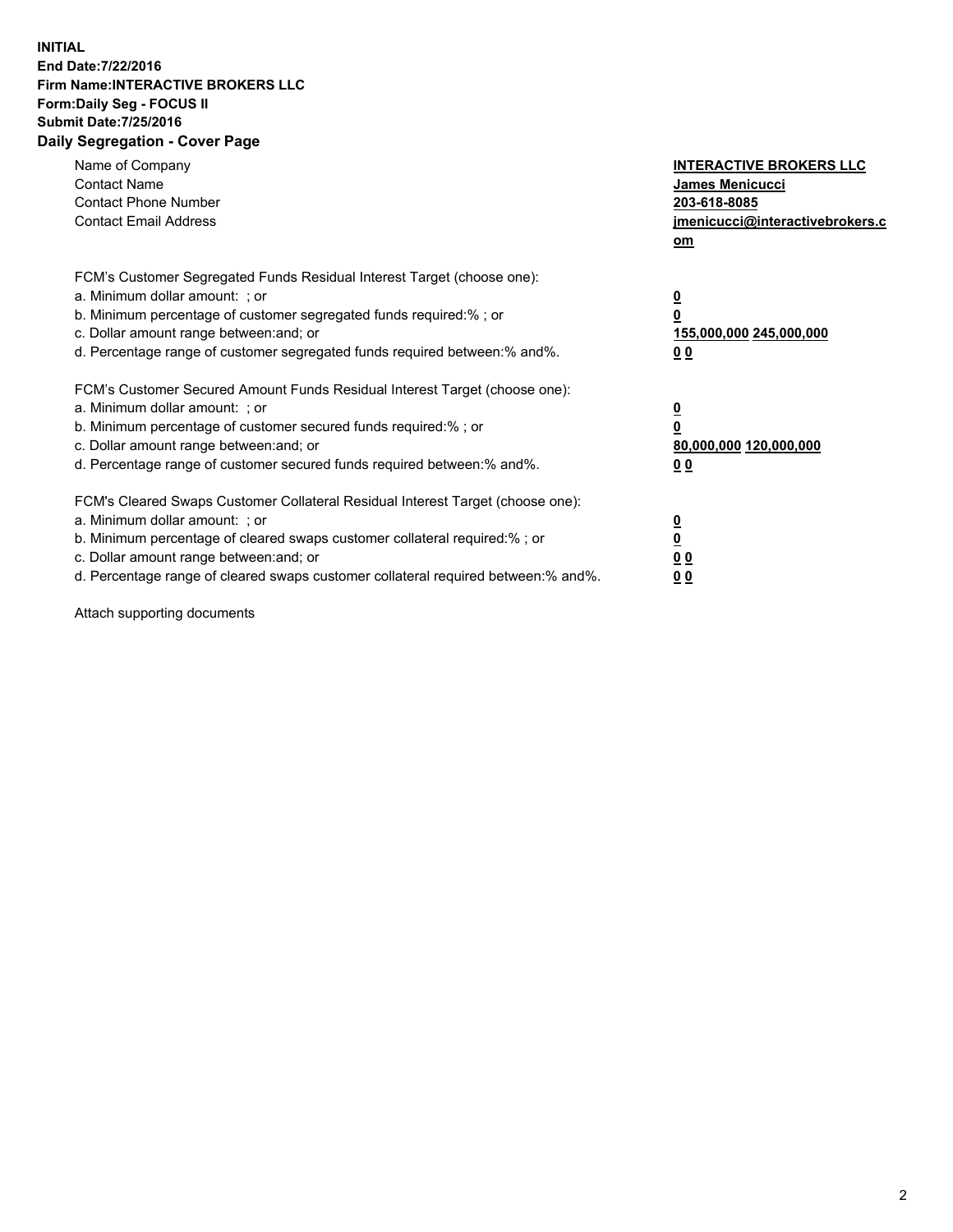## **INITIAL End Date:7/22/2016 Firm Name:INTERACTIVE BROKERS LLC Form:Daily Seg - FOCUS II Submit Date:7/25/2016 Daily Segregation - Secured Amounts**

|     | Daily Jegregation - Jeculed Aniounts                                                        |                                   |
|-----|---------------------------------------------------------------------------------------------|-----------------------------------|
|     | Foreign Futures and Foreign Options Secured Amounts                                         |                                   |
|     | Amount required to be set aside pursuant to law, rule or regulation of a foreign            | $0$ [7305]                        |
|     | government or a rule of a self-regulatory organization authorized thereunder                |                                   |
| 1.  | Net ledger balance - Foreign Futures and Foreign Option Trading - All Customers             |                                   |
|     | A. Cash                                                                                     | 334,172,502 [7315]                |
|     | B. Securities (at market)                                                                   | $0$ [7317]                        |
| 2.  | Net unrealized profit (loss) in open futures contracts traded on a foreign board of trade   | 13,090,426 [7325]                 |
| 3.  | Exchange traded options                                                                     |                                   |
|     | a. Market value of open option contracts purchased on a foreign board of trade              | 416,396 [7335]                    |
|     | b. Market value of open contracts granted (sold) on a foreign board of trade                | -337,160 <sup>[7337]</sup>        |
| 4.  | Net equity (deficit) (add lines 1. 2. and 3.)                                               | 347, 342, 164 [7345]              |
| 5.  | Account liquidating to a deficit and account with a debit balances - gross amount           | 56,346 [7351]                     |
|     | Less: amount offset by customer owned securities                                            | 0 [7352] 56,346 [7354]            |
| 6.  | Amount required to be set aside as the secured amount - Net Liquidating Equity              | 347,398,510 [7355]                |
|     | Method (add lines 4 and 5)                                                                  |                                   |
| 7.  | Greater of amount required to be set aside pursuant to foreign jurisdiction (above) or line |                                   |
|     | 6.                                                                                          | 347,398,510 [7360]                |
|     | FUNDS DEPOSITED IN SEPARATE REGULATION 30.7 ACCOUNTS                                        |                                   |
| 1.  | Cash in banks                                                                               |                                   |
|     | A. Banks located in the United States                                                       |                                   |
|     |                                                                                             | 2,200,000 [7500]                  |
| 2.  | B. Other banks qualified under Regulation 30.7                                              | 0 [7520] 2,200,000 [7530]         |
|     | Securities                                                                                  |                                   |
|     | A. In safekeeping with banks located in the United States                                   | 388,579,340 [7540]                |
|     | B. In safekeeping with other banks qualified under Regulation 30.7                          | 0 [7560] 388,579,340 [7570]       |
| 3.  | Equities with registered futures commission merchants                                       |                                   |
|     | A. Cash                                                                                     | $0$ [7580]                        |
|     | <b>B.</b> Securities                                                                        | $0$ [7590]                        |
|     | C. Unrealized gain (loss) on open futures contracts                                         | $0$ [7600]                        |
|     | D. Value of long option contracts                                                           | $0$ [7610]                        |
|     | E. Value of short option contracts                                                          | 0 [7615] 0 [7620]                 |
| 4.  | Amounts held by clearing organizations of foreign boards of trade                           |                                   |
|     | A. Cash                                                                                     | $0$ [7640]                        |
|     | <b>B.</b> Securities                                                                        | $0$ [7650]                        |
|     | C. Amount due to (from) clearing organization - daily variation                             | $0$ [7660]                        |
|     | D. Value of long option contracts                                                           | $0$ [7670]                        |
|     | E. Value of short option contracts                                                          | 0 [7675] 0 [7680]                 |
| 5.  | Amounts held by members of foreign boards of trade                                          |                                   |
|     | A. Cash                                                                                     | 69,191,548 [7700]                 |
|     | <b>B.</b> Securities                                                                        | 10,049,413 [7710]                 |
|     | C. Unrealized gain (loss) on open futures contracts                                         | $0$ [7720]                        |
|     | D. Value of long option contracts                                                           | 416,380 [7730]                    |
|     | E. Value of short option contracts                                                          | -337,156 [7735] 79,320,185 [7740] |
| 6.  | Amounts with other depositories designated by a foreign board of trade                      | 0 [7760]                          |
| 7.  | Segregated funds on hand                                                                    | $0$ [7765]                        |
| 8.  | Total funds in separate section 30.7 accounts                                               | 470,099,525 [7770]                |
| 9.  | Excess (deficiency) Set Aside for Secured Amount (subtract line 7 Secured Statement         | 122,701,015 [7380]                |
|     | Page 1 from Line 8)                                                                         |                                   |
| 10. | Management Target Amount for Excess funds in separate section 30.7 accounts                 | 80,000,000 [7780]                 |
| 11. | Excess (deficiency) funds in separate 30.7 accounts over (under) Management Target          | 42,701,015 [7785]                 |
|     |                                                                                             |                                   |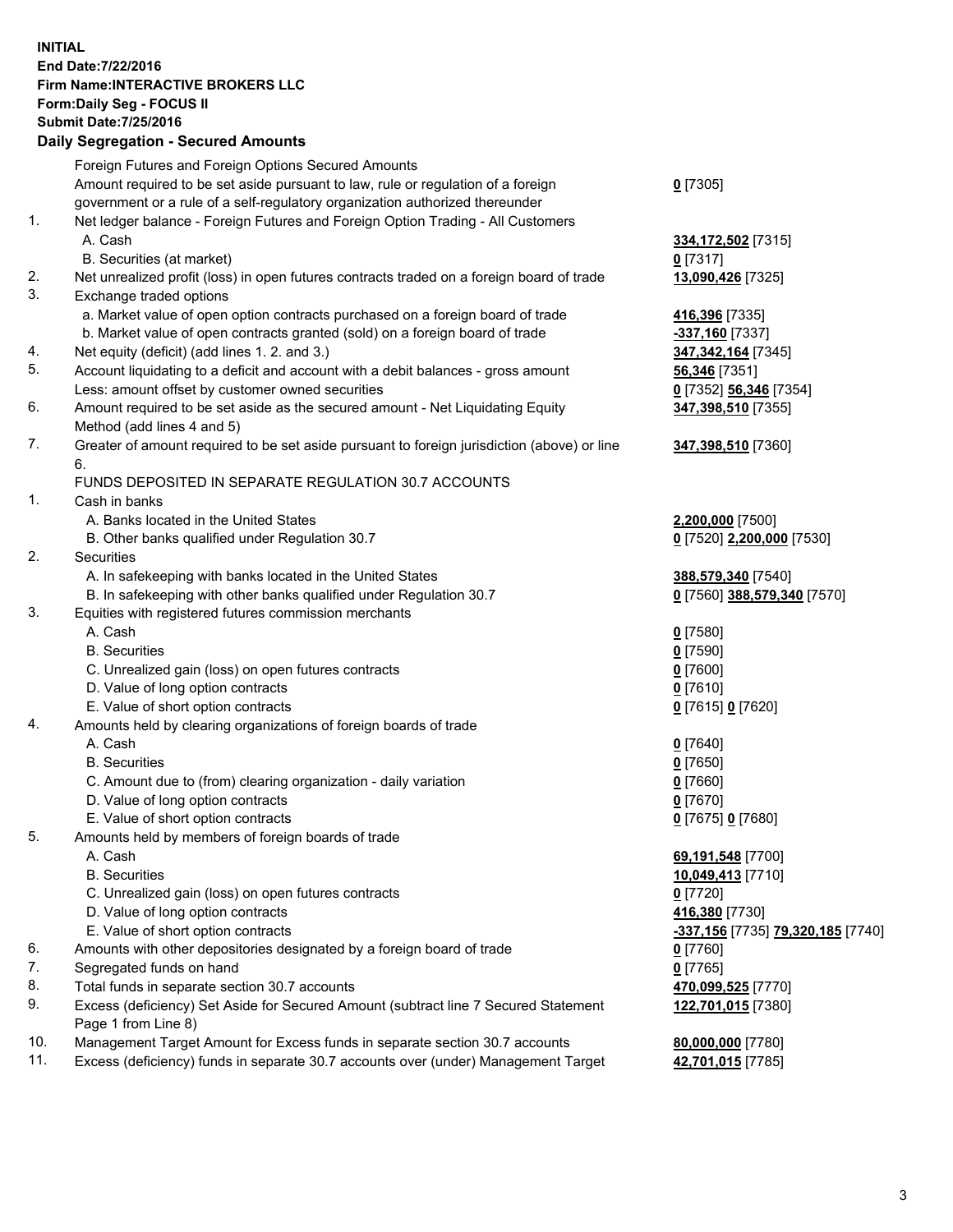**INITIAL End Date:7/22/2016 Firm Name:INTERACTIVE BROKERS LLC Form:Daily Seg - FOCUS II Submit Date:7/25/2016 Daily Segregation - Segregation Statement** SEGREGATION REQUIREMENTS(Section 4d(2) of the CEAct) 1. Net ledger balance A. Cash **3,061,446,446** [7010] B. Securities (at market) **0** [7020] 2. Net unrealized profit (loss) in open futures contracts traded on a contract market **-51,105,048** [7030] 3. Exchange traded options A. Add market value of open option contracts purchased on a contract market **141,666,791** [7032] B. Deduct market value of open option contracts granted (sold) on a contract market **-214,568,124** [7033] 4. Net equity (deficit) (add lines 1, 2 and 3) **2,937,440,065** [7040] 5. Accounts liquidating to a deficit and accounts with debit balances - gross amount **559,956** [7045] Less: amount offset by customer securities **0** [7047] **559,956** [7050] 6. Amount required to be segregated (add lines 4 and 5) **2,938,000,021** [7060] FUNDS IN SEGREGATED ACCOUNTS 7. Deposited in segregated funds bank accounts A. Cash **233,680,148** [7070] B. Securities representing investments of customers' funds (at market) **1,780,039,895** [7080] C. Securities held for particular customers or option customers in lieu of cash (at market) **0** [7090] 8. Margins on deposit with derivatives clearing organizations of contract markets A. Cash **27,151,693** [7100] B. Securities representing investments of customers' funds (at market) **1,186,686,050** [7110] C. Securities held for particular customers or option customers in lieu of cash (at market) **0** [7120] 9. Net settlement from (to) derivatives clearing organizations of contract markets **-4,635,071** [7130] 10. Exchange traded options A. Value of open long option contracts **141,659,742** [7132] B. Value of open short option contracts **-214,560,907** [7133] 11. Net equities with other FCMs A. Net liquidating equity **0** [7140] B. Securities representing investments of customers' funds (at market) **0** [7160] C. Securities held for particular customers or option customers in lieu of cash (at market) **0** [7170] 12. Segregated funds on hand **0** [7150] 13. Total amount in segregation (add lines 7 through 12) **3,150,021,550** [7180] 14. Excess (deficiency) funds in segregation (subtract line 6 from line 13) **212,021,529** [7190] 15. Management Target Amount for Excess funds in segregation **155,000,000** [7194] **57,021,529** [7198]

16. Excess (deficiency) funds in segregation over (under) Management Target Amount Excess